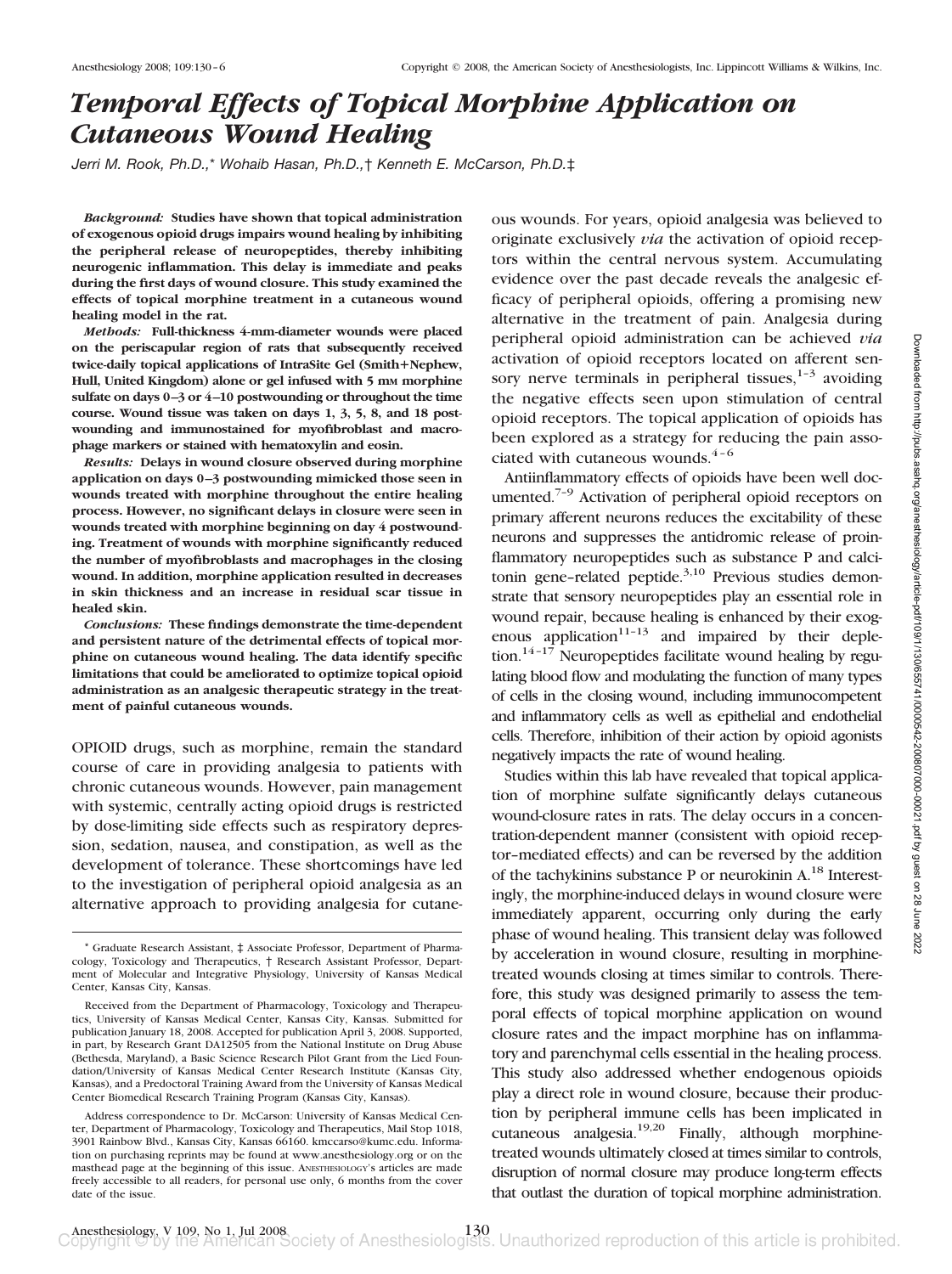Accordingly, the structural architecture of healed skin was evaluated after closure of cutaneous wounds treated with morphine.

## **Materials and Methods**

#### *Animals and Experimental Design*

A cutaneous wound healing model was utilized to evaluate wound closure rates in rats. A total of 78 male Sprague-Dawley rats (Harlan, Indianapolis, IN) approximately 8 weeks of age (200–220 g body weight) were randomly assigned to one of five treatment groups. Rats were subsequently anesthetized by intraperitoneal administration of 65 mg/kg ketamine hydrochloride and 5.5 mg/kg xylazine hydrochloride and the midperiscapular region clipped and shaved. A skin biopsy punch was used to excise a 4-mm-diameter full-thickness skin flap from the midline below the scapulae to a depth just above the panniculus carnosus muscle. $21$  All rats were then housed individually to prevent cage mates from grooming or otherwise disturbing the wound. Animal facilities were temperature- and humidity-controlled with a 12-h dark-light cycle and food and water *ad libitum*. All surgical procedures and animal handling were performed in accordance with National Institutes of Health laboratory care standards and were approved by the University of Kansas Medical Center Animal Care and Use Committee (Kansas City, Kansas).

#### *Drug Preparation and Gel Administration*

Morphine sulfate (25 mg/ml) (Abbott Laboratories, North Chicago, IL) was infused into IntraSite Gel (amorphous hydrogel; Smith+Nephew, Hull, United Kingdom) at a concentration of 5 mm. Gel and drug were combined in 3-ml syringes by repeated passage through a Luer Lock stopcock (PPG Industries, Pittsburgh, PA). Beginning 1 h postsurgery,  $150-\mu$  IntraSite Gel alone or morphine-infused IntraSite Gel was applied topically to the wound twice daily. Animals were divided into four treatment groups. Control animals received applications of IntraSite Gel alone throughout the entire time course  $(n = 37)$ . Saline was added to control gel to match the saline content of the morphine-infused gel. A second treatment group received 5 mm morphine sulfate on days 0–3 postwounding and gel-only treatments for the remaining  $7$  days ( $n = 5$ ). The third group received gelonly applications on wound days 0–3 and morphine sulfate-infused gel on days  $4-10$  postwounding (n = 6). A fourth group was treated with 5 mm morphine sulfate throughout the entire time course or until euthanasia  $(n = 25)$ . The final treatment group received the opioid receptor antagonist naltrexone  $(1 \text{ mm})$  throughout the entire time course  $(n = 5)$ .

#### *Wound Imaging and Analysis*

Wound images were captured each morning prior to treatment using a handheld digital camera. A bar attached to the camera provided a fixed focal distance target for wound imaging. A size standard with known surface area was affixed to the target bar and included in each image. Wound surface area was determined using a computerized planimetric program (Scion Image, Fredrick, MD). The area occupied by the wound was defined by the boundary created by the granulation tissue or scab/intact tissue interface. Wound area data generated by Scion Image were converted from pixels to area units of  $mm<sup>2</sup>$  by comparison to the known area of the fixed size standard.

#### *Tissue Harvesting*

Rats were decapitated and wound tissue including approximately 1.0 cm of surrounding intact skin was harvested. Skin was dissected from rats in each treatment group on postwound day  $0$  (n = 3), 1 (n = 8), 3  $(n = 6)$ , 5  $(n = 6)$ , 8  $(n = 6)$ , and 18  $(n = 9)$ . Tissue was embedded in tissue-freezing medium (Electron Microscopy Sciences, Hatfield, PA), frozen on dry ice and cryosectioned serially throughout the wound site at  $14 \mu m$ thickness. Sections at 10-section intervals were placed on slides and stored at  $-80^{\circ}$ C until staining.

#### *Histochemistry*

Sections from day 18 postwounding were postfixed at room temperature with 4% paraformaldehyde for 5 min and stained with hematoxylin and eosin. Slides were mounted with Permount (Fisher, St. Louis, MO). Images were captured using light microscopy at a magnification of  $\times$ 20 (Nikon Eclipse 80i microscope, Nikon Digital Sight Fi1 camera; Nikon, Melville, NY). Epidermal and full-skin thicknesses were quantified in three sections equally spaced throughout each wound. In each analyzed section, two regions were selected randomly. All measurements were performed blind with ImageJ (National Institutes of Health, Bethesda, MD) analysis software.

#### *Immunohistochemistry*

Tissue sections from postwound days 0, 1, 3, 5, and 8 were postfixed in 4% paraformaldehyde for 5 min, blocked in 5% goat serum for 1 h, and directly immunostained (90 min at room temperature) with antibodies for the macrophage marker macrosialin (rat polyclonal immunoglobulin IgG, fluorescein isothiocyanate conjugated, 1:200, clone FA-11, Serotec, Oxford, United Kingdom) and for the myofibroblast marker  $\alpha$ -smooth muscle  $\arctin$  ( $\alpha$ -SMA, mouse monoclonal IgG 2A, Cy3 conjugated, 1:200, clone 1A4, Sigma, St. Louis, MO). Rat serum was added to the blocking serum of sections stained with macrosialin antisera to negate the impact of nonspecific staining. In addition, a rat IgG antibody conjugated to fluorescein isothiocyanate (1:100, Serotec,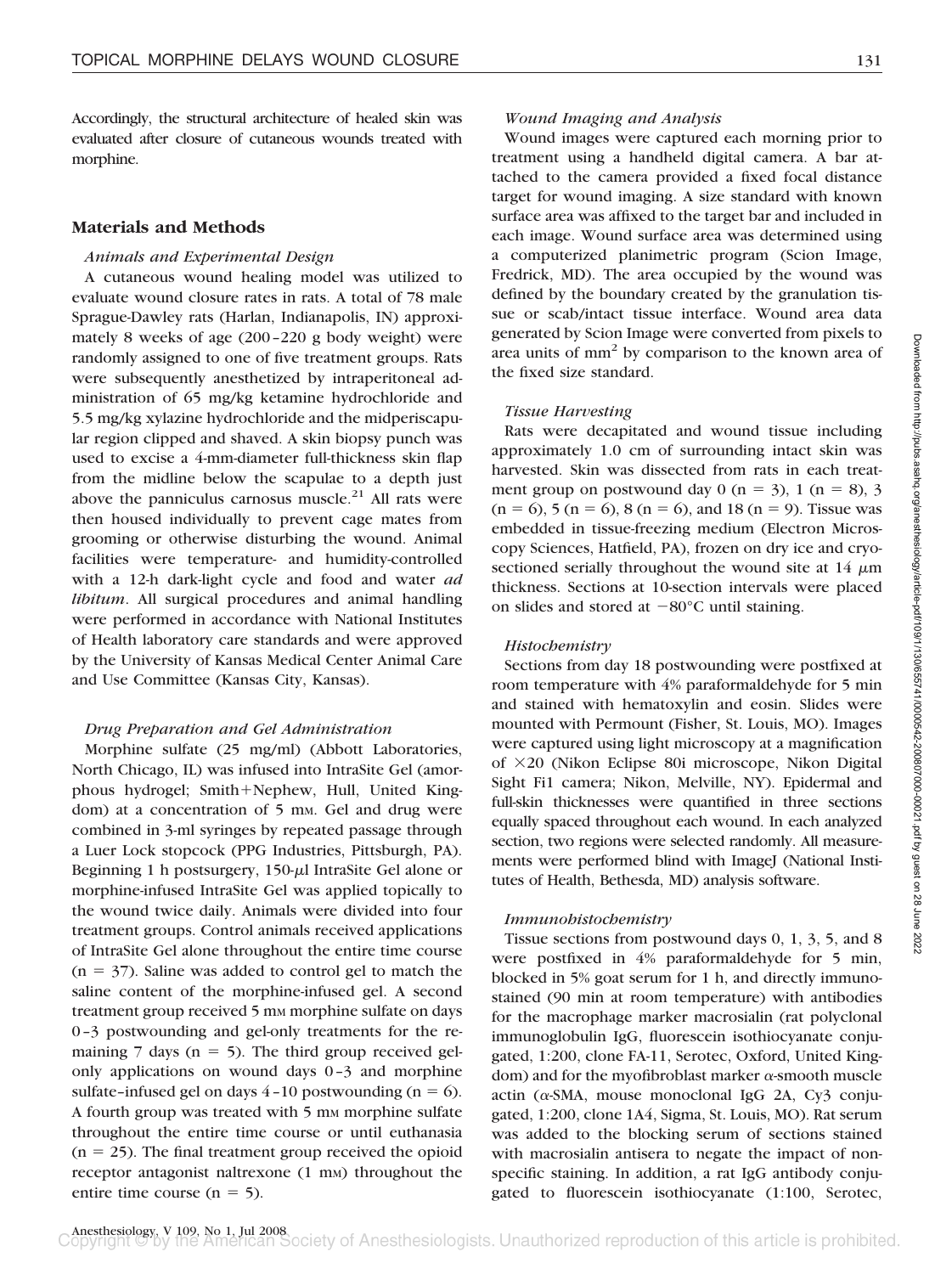clone YTH71.3) was utilized as a negative control, and no specific staining was detected with this approach. In pilot studies, ED1 mouse monoclonal IgG (Chemicon, Temecula, CA), CD68 goat polyclonal (Santa Cruz Biotechnology, Santa Cruz, CA), ED1 mouse monoclonal IgG (Serotec), and CD68 mouse monoclonal IgG (Biomeda, Foster City, CA) antibodies were evaluated, and they demonstrated similar staining patterns. However, they exhibited reduced sensitivity compared with the antibody selected and were thus not utilized for quantification.

### *Imaging and Quantification*

Slides were mounted with Fluoromount G (Fisher) and viewed using a Nikon Eclipse 80i microscope. Images were captured with a Nikon Digital Sight Fi1 camera and adjusted for brightness and contrast. Immunoreactive (-ir) morphologic structures were quantified in three sections equally spaced throughout each wound. In each analyzed section, four regions, each equaling an area of 0.35 mm<sup>2</sup>, were selected randomly; two images from within the wound and two at the edge of the lesion were analyzed.

Numbers of cells macrosialin-ir were averaged and expressed as counts per unit area. The  $\alpha$ -SMA-ir area was obtained by threshold discrimination, divided by the total area analyzed and expressed as a percent of field area. The --SMA-ir vasculature was excluded from analysis and only cells demonstrating a spindle-shaped myofibroblast morphology were included. All images were evaluated by a blind observer using ImageJ analysis software.

#### *Statistical Analyses*

Statistical analyses were performed using SigmaStat (San Jose, CA). Data are reported as mean  $\pm$  SEM. The effects of drug treatment and time on wound closure, macrophage infiltration, and myofibroblast activation were evaluated using separate two-way repeated measures analyses of variance. Differences between treatment groups and within treatment groups over time were identified using Tukey tests. The long-term effects of morphine application on skin thickness and residual scar area were analyzed using unpaired Student *t* tests. Differences between means were considered significant when  $P \leq 0.05$ .

## **Results**

## *Time-dependent Effects of Topical Morphine Sulfate Administration on Cutaneous Wound Closure Rates* The effects of topical morphine sulfate application at

different times throughout healing on cutaneous wounds were assessed using a standardized model of cutaneous wound healing in rats. A previous concentration–response study conducted in this lab demonstrated

Wound Area (mm<sup>2</sup>)  $\overline{2}$  $\boldsymbol{0}$  $\bf{0}$  $\overline{2}$  $\boldsymbol{4}$ 6 8 10 **Days Post-Wounding Fig. 1. Wound closure time course for rats receiving morphine sulfate–infused gel treatments. IntraSite Gel (SmithNephew,** Hull, United Kingdom) alone or containing 5 mm morphine **sulfate (MS) was applied to the wound twice daily through** wound day 10. Wound size is presented as area (mm<sup>2</sup>) mean  $\pm$ **SEM and was determined by analysis of digital images. Note that wounds treated with MS on wound days 0 –3 were significantly larger compared with gel-only controls, while those treated with MS on days 4 –10 postwounding showed no change (n 5). \*** *P* **< 0.05 comparison between morphine 0 –3 group and gel-**

**only treated controls (two-way ANOVA, Tukey test).**

that 5 mm morphine sulfate causes a significant, but not maximal, delay in wound closure and was therefore chosen as the concentration to be used in subsequent experiments. Topical morphine treatment on wound days 0–3 significantly delayed wound closure when compared with controls ( $P = 0.017$ ). Animals treated with 5 mm morphine sulfate on days  $0-3$  postwounding had significantly larger wounds on days 1, 2, 3, 4, 6, and 7 when compared with gel-only treated controls (fig. 1). Total wound area over the complete time course of animals receiving 5 mm morphine sulfate treatments for the first 4 days was 14% larger than both gel-only treated control rats and rats treated with morphine sulfate for the last 7 days. In addition, no significant differences were seen in animals treated with 5 mm morphine sulfate on days 4–10 postwounding when compared with gelonly treated controls. In rats treated topically with gel infused with 1 mm naltrexone, the area of the wounds treated with the opioid receptor antagonist did not differ significantly from control wounds (data not shown).

## *Impact of Topical Morphine Sulfate Treatment on the Infiltration of Macrophages into the Healing Wound*

Macrophage infiltration into the closing wound was assessed with immunohistochemistry using the macrophage marker macrosialin. Very few macrosialin-ir cells were observed in control skin adjacent to the periwound area. Macrosialin-ir cells in gel-only treated wounds were greatest on day 1 postwounding (fig. 2). A slight decrease in the number of macrophages in the wound was seen on wound day 3 followed by a return to nearbaseline levels on days 5 and 8 postwounding. Appear-

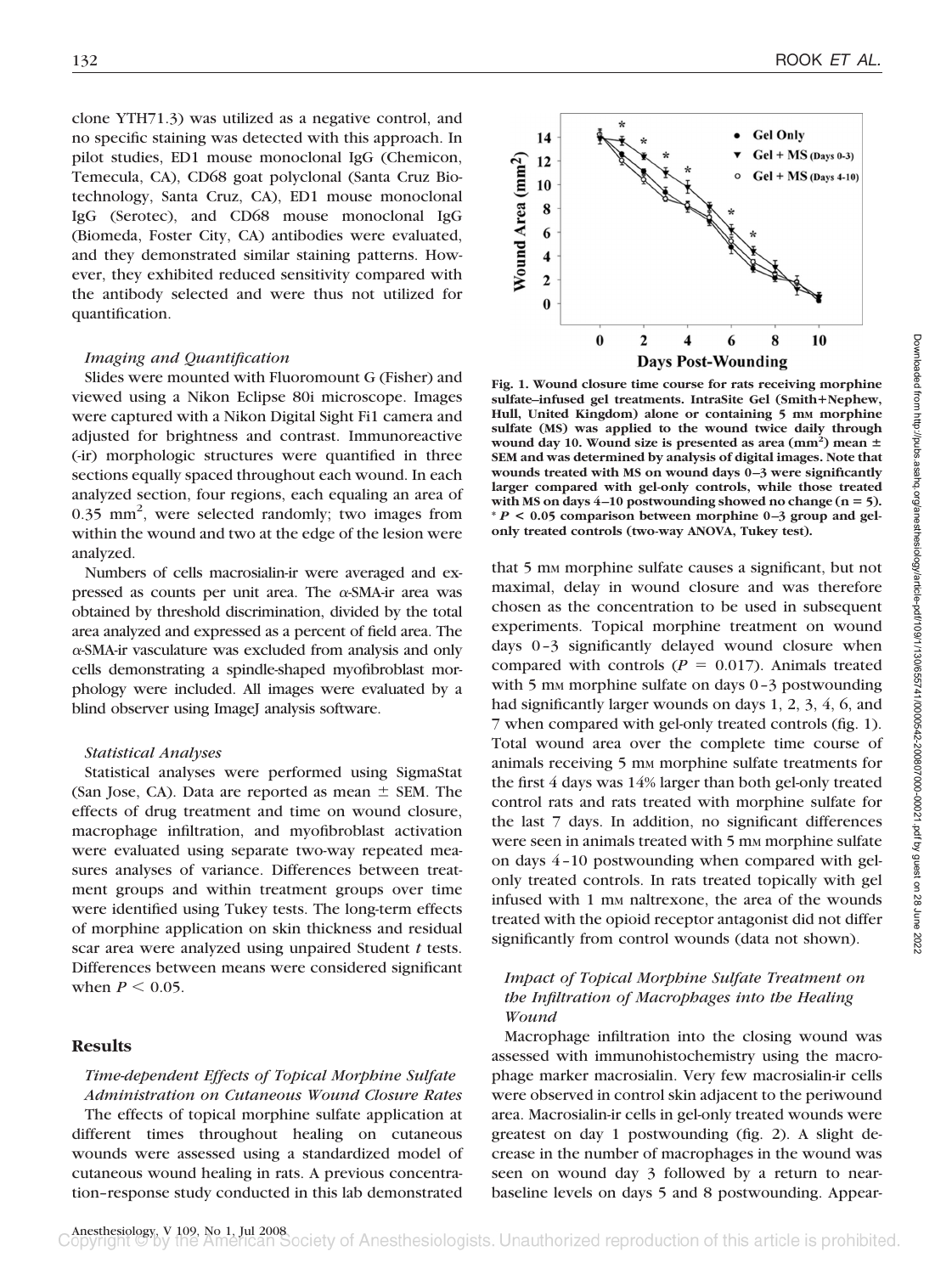

**Fig. 2. Effect of morphine on immunolabeled macrophages in the healing cutaneous wound. Cutaneous wounds were treated twice daily with IntraSite Gel (SmithNephew, Hull, United** Kingdom) alone or gel infused with 5 mm morphine sulfate **(MS). (***A* **and** *B***) Macrosialin immunoreactive cells (***arrows***) in granulation tissue of healing wounds. Fluorescence photomicrographs of (***A***) gel-only and (***B***) morphine-treated wounds were obtained 1 day postwounding. Note a significant decrease in the number of macrophages present in morphine-treated wounds as compared with controls. Scale bar = 100**  $\mu$ **m. (***C***) Time course of macrophages present in the periwound area. Data are presented as number of macrosialin immunoreactive cells per unit area (mm2 ) of histologic sections analyzed. Macrophage infiltration is decreased and delayed in morphine**treated wounds ( $n = 3$  or 4).  $* P < 0.05$  comparison between **morphine and controls treated with gel only (two-way ANOVA, Tukey test).**

ance of macrosialin-ir cells was significantly delayed in morphine-treated wounds ( $P = 0.01$ ). Macrophage concentrations in wounds treated with morphine sulfate did not peak until wound day 3. A significant decrease in macrosialin-ir cell numbers of 51% in morphine-treated wounds was observed on wound day 1 when compared with controls treated with gel only. While macrosialin-ir cell numbers declined in morphine-treated wounds on day 5 postwounding, they were significantly higher than control levels and remained elevated through wound day 8 compared with controls treated with gel only.

## *Myofibroblast Density in Control* versus *Morphine-treated Wounds*

The  $\alpha$ -SMA-immunoreactivity was utilized to measure myofibroblast density in the healing wounds. The --SMA-ir cells first appear on wound day 3, although at negligible levels. In gel-only treated wounds,  $\alpha$ -SMA-ir cell density increased rapidly at day 5 postwounding and still further at wound day 8 (fig. 3). However, this increase was markedly reduced in wounds treated with topical morphine sulfate ( $P \le 0.001$ ). The  $\alpha$ -SMA-ir cell density was significantly lower in morphine-treated wounds on days 5 and 8 postwounding compared with controls, with an 84% and 79% reduction seen on days 5 and 8, respectively.

## *Architectural Changes of Rat Skin following Topical Application of Morphine Sulfate during Wound Healing*

The long-term impact of topical morphine sulfate treatment during cutaneous wound healing on the structural architecture of healed skin was assessed at postwound day 18 using measures of epidermal and dermal thickness and the extent of scar tissue formation in rats receiving topical 5 mM morphine sulfate applications days 0–18 postwounding. Control wounds treated with gel alone had an average epidermal thickness of  $71.5 \mu m$ , while the full thickness of the skin (epidermis and dermis) was 1.6 mm. Closed wounds of rats treated with topical morphine had significantly thinner  $(35\%, P = 0.019)$  epidermis over the wound compared with controls treated with gel only (fig. 4A). The full-skin thickness was  $19\%$  ( $P = 0.014$ ) less in closed morphine-treated wounds as well (fig. 4B). In addition, topical morphine treatment resulted in significantly larger  $(41\%, P = 0.023,$  fig. 4C) scar tissue surface area on day 18 postwounding.

## **Discussion**

Previous experimental studies in rats have demonstrated that treatment with topical morphine results in a delay in the closure of cutaneous wounds *via* inhibition of peripheral neuropeptide release from primary afferent neurons.18 The onset of the delay begins within the first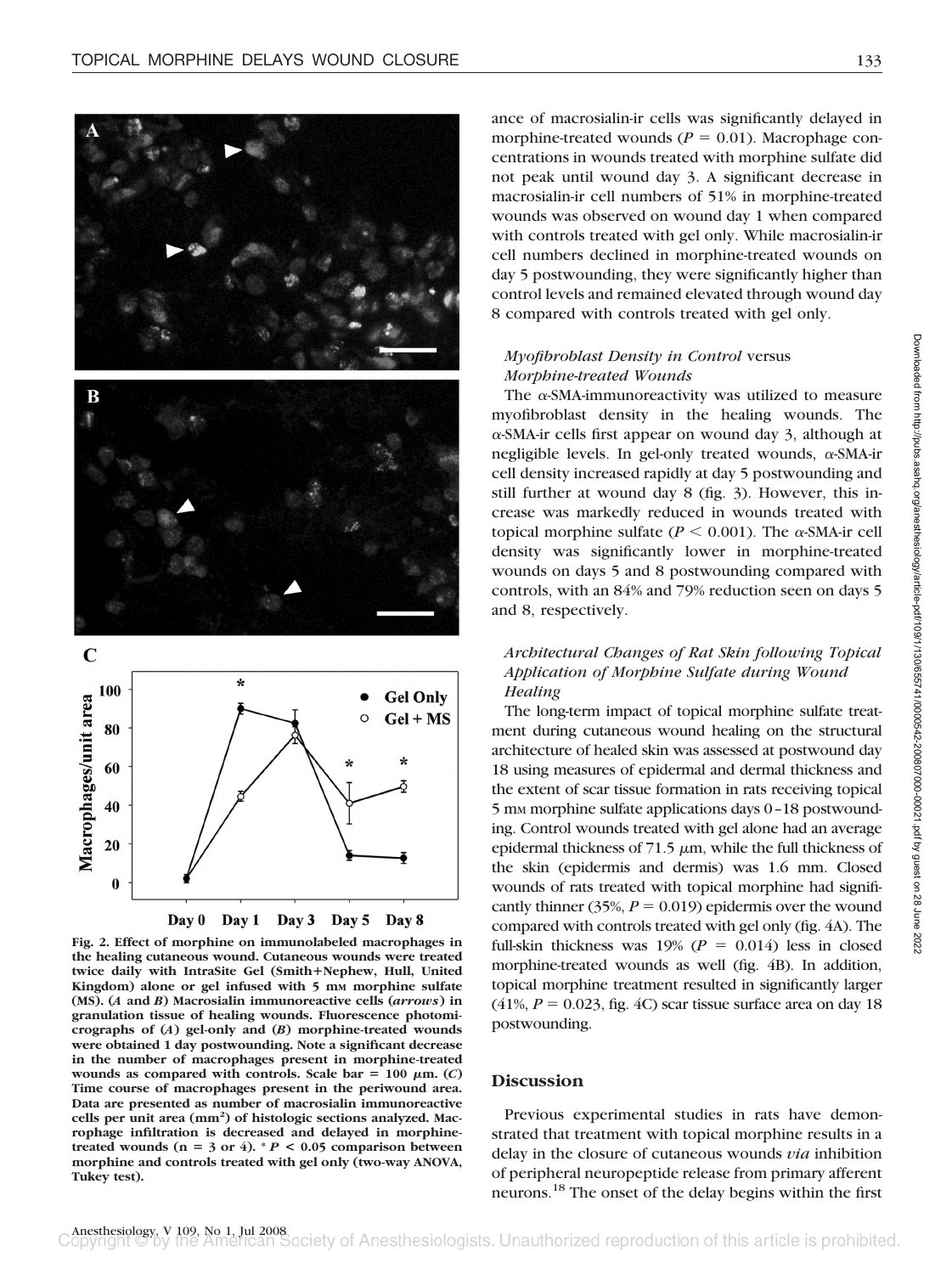

**Fig. 3. Myofibroblast accumulation in the healing cutaneous wound. Wounds received twice-daily treatment with IntraSite Gel (SmithNephew, Hull, United Kingdom) alone or gel in**fused with 5 mm morphine sulfate (MS).  $(A \text{ and } B)$  The  $\alpha$ -SMA **immunoreactive cells in granulation tissue of healing wounds 8 days following wounding. Fluorescence photomicrographs of (***A***) gel-only and (***B***) morphine-treated wounds. Note a significant decrease in myofibroblast density in morphine-treated wounds as compared with controls. Scale bar**  $= 100 \mu m$ **. (***C***) Time course of myofibroblasts present in the periwound area.** Data are presented as a percent field area occupied by  $\alpha$ -SMA **immunoreactive cells (mm2 ). Myofibroblast density in wounds treated with morphine was significantly reduced compared** with controls treated with gel only  $(n = 3 \text{ or } 4)$ . \*  $P < 0.05$ **comparison between morphine and controls treated with gel only (two-way ANOVA, Tukey test).**

24 h after wounding and continues for the first few days of healing. After approximately 4 days following wounding, wound closure accelerates with wounds ultimately closing fully at times not significantly different than controls. These results suggest a time-dependent effect of topical morphine treatment on wound closure. Therefore, these studies were designed to begin to characterize the temporal characteristics of morphine's impact on wound healing. A standardized model of cutaneous wound healing was used that is sensitive enough to detect age-related variations in wound closure as well as the negative impact of partial sensory denervation on wound healing. $17,21$ 

The results of the current study demonstrate that the closure of wounds treated with morphine on days 0–3 postwounding only is nearly identical to that of wounds treated with morphine throughout the entire healing process,18 with an immediate delay in closure followed by acceleration and full closure at approximately day 10 postwounding. However, wounds treated with morphine beginning on day 4 postwounding and continuing through the remainder of the time course were not significantly different from controls treated with gel alone. These results demonstrate that physiologic events in wound healing that facilitate morphine-induced delays in closure occur early in the healing process.

Neuropeptides have proinflammatory actions and serve as a link between the nervous and immune systems. For example, substance P promotes chemotaxis and increased function of macrophages, $22$  as well as cytokine release from human monocytes.<sup>23,24</sup> Macrophages are essential for normal wound healing and are the predominant cell type in the wound in the early inflammatory phase of wound healing.<sup>25</sup> Macrophages not only clear the wound of bacteria and cellular debris but also secrete a number of growth factors and other cytokines that induce angiogenesis and stimulate keratinocytes and fibroblasts. $26-30$  Accordingly, the effect of topical morphine treatment on macrophage density within the healing wound was assessed.

Activation of opioid receptors located on primary afferent neurons inhibits the antidromic release of neuropeptides from these terminals. Neuropeptides both attract and activate macrophages in states of inflammation. Therefore, decreased concentrations of neuropeptides within the periwound area may result in reduced macrophage infiltration. Results from this study demonstrate the inhibitory effect of topical morphine on macrophage infiltration into the closing wound. Macrophage density within control wounds peaked 1 day following injury. The number of macrophages in the wound began to decline on day 3 postwounding and continued through days 5 and 8 after wounding. The number of macrophages in the wound decreased to near-baseline levels by day 5 after wounding, a time consistent with the resolution of the inflammatory phase in normal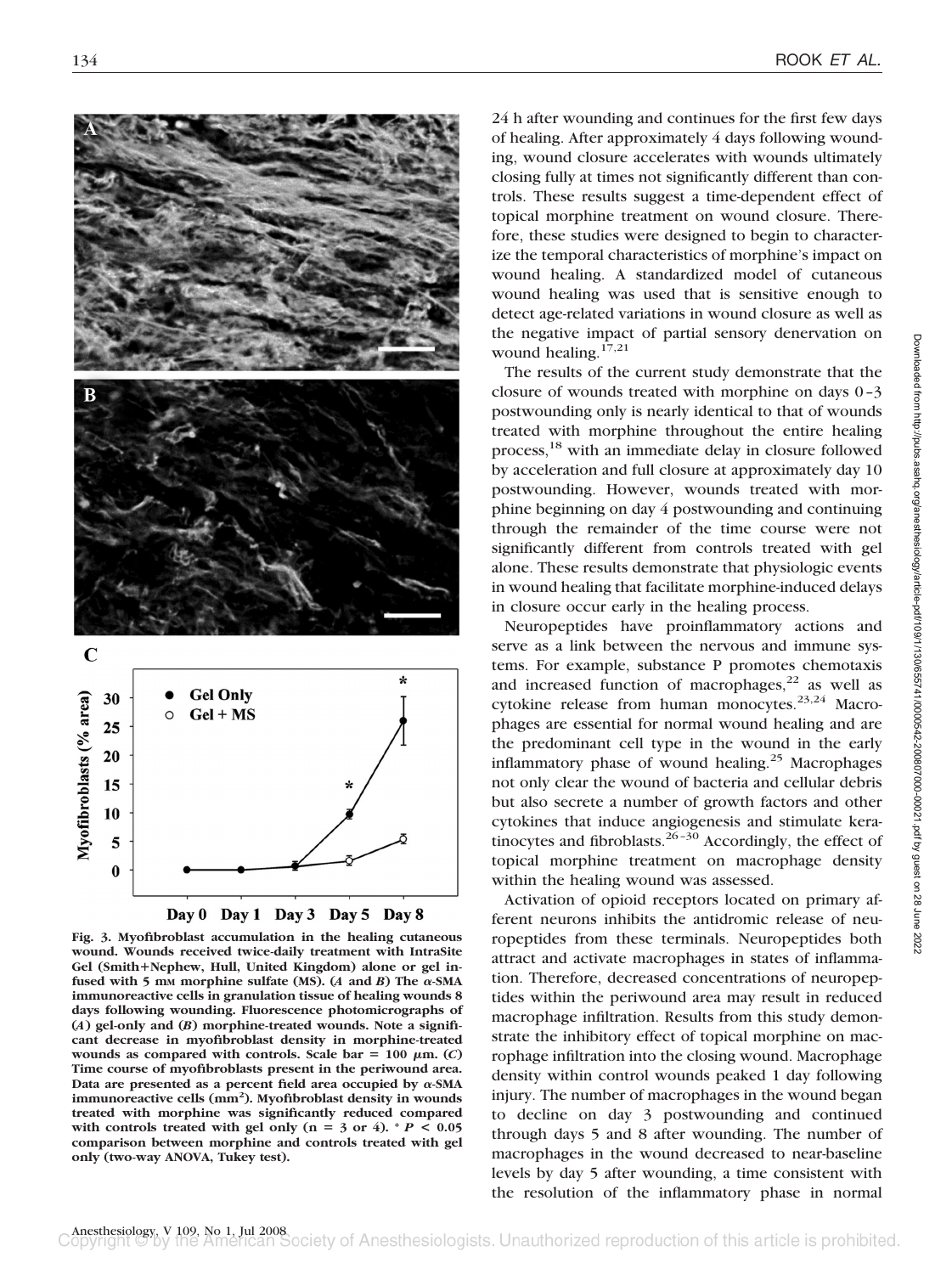**Fig. 4. Effects of topical morphine on skin architecture of fully closed cutaneous wounds. Rats were treated with IntraSite Gel (SmithNephew, Hull, United Kingdom) alone or gel infused with 5 mM morphine sulfate (MS) twice daily through wound day 18. (***A***) Epidermal thickness of new skin in wounds. Note that topical morphine treatment resulted in significantly thinner epidermis than that in control wounds. (***B***) Full thickness of the new skin covering closed cutaneous wounds following topical morphine treatment. Similarly, the full skin thickness was diminished following topical morphine administration. (***C***) Area of scar tissue covering closed cutaneous**



**wounds following topical morphine treatment. Scar tissue was defined as the visibly distinct new epithelium covering the original** wound site. Scar size is presented as area (mm<sup>2</sup>) mean  $\pm$  SEM, and was determined by analysis of digital images of closed wounds on day 18 after wounding. Treatment of the wounds with 5 mm morphine sulfate significantly increased the scar area compared with **controls treated with gel only (n 4 –7). \*** *P* **< 0.05 comparison between morphine and controls treated with gel only (unpaired Student** *t* **test).**

wound healing. However, macrophage migration was significantly delayed in morphine-treated wounds. In this group, macrophage numbers were significantly less on day 1 postwounding and a maximum was not reached until wound day 3. Decreased macrophage density would result in reduced induction of the parenchymal cells essential for wound closure.<sup>29-31</sup> Hence, the results of this study suggest that topical morphine delays wound closure, at least in part, by inhibiting the recruitment of macrophages into the closing wound. In addition to delaying macrophage infiltration, topical morphine application prolonged the presence of macrophages within the wound. Macrophage density in morphine-treated wounds was significantly higher at later time points (wound days 5 and 8) than in controls treated with gel only. This finding suggests that morphine inhibits resolution of the inflammatory phase, which may result in aberrant healing, propagate chronic inflammation, and result in undue tissue damage.

Wound healing is a dynamic process consisting of a complex, overlapping pattern of events that have been artificially divided into three phases: the inflammatory phase, including coagulation and inflammation; the proliferative phase, consisting of angiogenesis, the formation of granulation tissue, and reepithelialization; and the maturation phase, involving matrix formation and tissue remodeling.32 Myofibroblasts are transdifferentiated fibroblasts that express  $\alpha$ -SMA, giving them contractile capabilities.33,34 Myofibroblasts are the predominant cells recruited by macrophages to initiate the proliferative phase of wound healing. $35,36$  Closure of excision wounds occurs primarily through the contractile actions of myofibroblasts. The  $\alpha$ -SMA-immunoreactive myofibroblasts appeared within the wound in this study on day 3 postwounding in control animals. The density of myofibroblasts was significantly increased through day 8. This trend is consistent with the pattern of normal wound healing. However, the presence of myofibroblasts was

drastically reduced in morphine-treated wounds, with only a small increase occurring by wound day 8. These data are consistent with the idea that topical morphine application prolongs the inflammatory phase of wound closure and concomitantly delays progression into the proliferation phase of wound healing.

Examining the effects of exogenous opioids on the closure of cutaneous wounds led us to question whether endogenous opioids play a role in regulating their closure. Previous studies have demonstrated that endogenous opioids produced by resident immune cells produce antinociceptive effects in inflamed tissues.<sup>19,37</sup> Accordingly, production of local endogenous opioids could impact wound closure rates. The possibility of delayed wound closure by activation of peripheral opioid receptors by endogenous opioids during normal wound closure was tested in this study, when the opioid antagonist naltrexone was applied topically to wounds at a concentration of 1 mm; however, no significant differences in wound closure rates resulted from this treatment (data not shown). This suggests that while local endogenous opioids can contribute to peripheral analgesia, their actions do not significantly impact wound closure and, therefore, do not modulate the effects of topical morphine on wound-closure dynamics.

Although morphine-treated wounds ultimately closed at times similar to control wounds, it was reasonable to suspect that morphine could have longer-term effects than that of delaying wound closure. Alterations in the cellular content of the healing wound or modulation of other mechanisms of wound closure by morphine could result in aberrant organization of newly formed skin despite apparent wound closure. Evaluation of the architecture of healed wound skin on day 18 demonstrated a significant decrease in the thickness of the healed skin over the wound following morphine treatment. Topical morphine applied throughout the entire time course of wound closure also resulted in a significant increase in